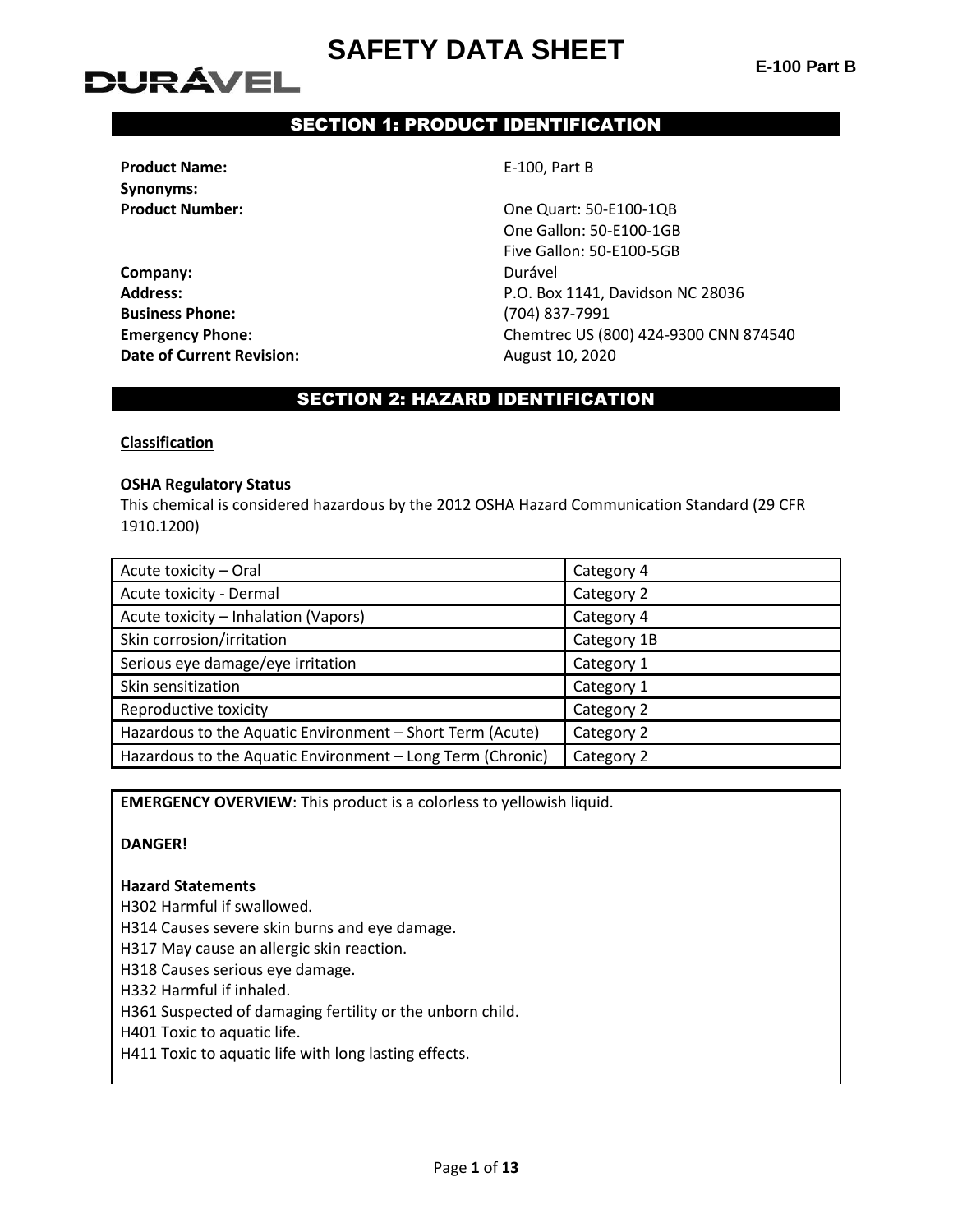

#### **Precautionary Statements – Prevention**

P201 Obtain special instructions before use.

P202 Do not handle until all safety precautions have been read and understood.

P260 Do not breathe dust/fume/gas/mist/vapors/spray.

P264 Wash skin thoroughly after handling.

P270 Do not eat, drink or smoke when using this product.

P271 Use only outdoors or in a well-ventilated area.

P272 Contaminated work clothing should not be allowed out of the workplace.

P273 Avoid release to the environment.

P280 Wear protective gloves/protective clothing/eye protection/face protection. P30l+P330+P331+P310 IF SWALLOWED: Rinse mouth. Do NOT induce vomiting.

Immediately call a POISON CENTER or doctor/physician.

P302+P352 If on skin: Wash with soap and water.

P303+P361+P353+P310 IF ON SKIN (or hair): Remove (Take off immediately all contaminated clothing. Rinse skin with water/shower. Immediately call a POISON CENTER or doctor/physician.

P304+P340+P310 If inhaled: Remove victim to fresh air and keep at rest in a position comfortable for breathing. Immediately call a poison center or doctor/physician. P305+P351 +P338+P310 IF IN EYES: Rinse cautiously with water for several minutes. Remove contact lenses, if present and easy to do. Continue rinsing. Immediately call a POISON CENTER or

doctor/physician.

P308+P313 If exposed or concerned: Get medical advice/attention.

P321 Specific treatment (see supplemental first aid instructions on this label).

P333+P313 If skin irritation or a rash occurs: Get medical advice/attention.

P363 Wash contaminated clothing before reuse.

P391 Collect spillage.

P405 Store locked up.

P501 Dispose of contents and container as instructed in Section 13.

#### Precautionary Statements - Response

Call a POISON CENTER or doctor/physician if you feel unwell

IF IN EYES Immediately call a POISON CENTER or doctor/physician

IF IN EYES: Rinse cautiously with water for several minutes. Remove contact lenses, if

present and easy to do. Continue rinsing

If eye irritation persists: Get medical advice/attention

IF ON SKIN: If skin irritation occurs: Get medical advice/attention Immediately call a POISON CENTER or doctor/physician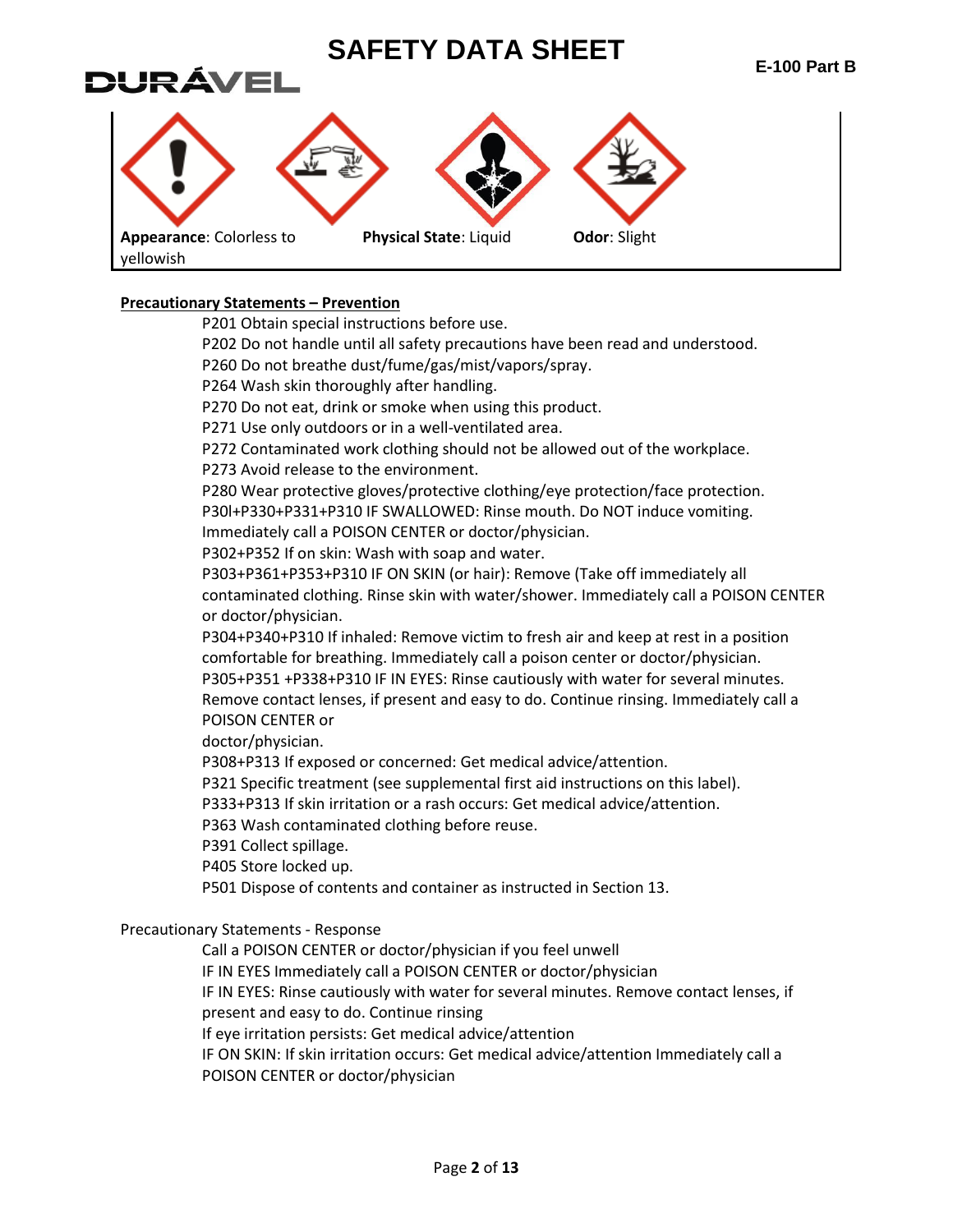# DURÁVEI

IF ON CLOTHING Remove/Take off immediately all contaminated clothing. Wash contaminated clothing before reuse IF INHALED Immediately call a POISON CENTER or doctor/physician IF INHALED: Remove victim to fresh air and keep at rest in a position comfortable for breathing Call a POISON CENTER or doctor/physician if you feel unwell IF SWALLOWED Rinse mouth IF SWALLOWED: Call a POISON CENTER or doctor/physician if you feel unwell Absorb spillage to prevent material damage Collect spillage

#### **Precautionary Statements – Storage**

Store in well-ventilated place. Keep Cool. Keep container tightly closed. Store locked up. Store in corrosive resistant container with a resistant inner liner

#### **Precautionary Statements – Disposal**

Dispose of contents/container in accordance with local/regional/national regulations.

#### **Hazards not otherwise classified (HNOC)**

### SECTION 3: COMPOSITION AND INFORMATION ON INGREDIENTS

#### **Substance**

| <b>Chemical Name</b>                           | CAS No.    | Weight - % | <b>Trade Secret</b> |
|------------------------------------------------|------------|------------|---------------------|
| 1,3-Cyclohexanedimethanamine                   | 2579-20-6  | $60 - 80$  | $\ast$              |
| (propylene glycol) bis(2-aminopropyl<br>ether) | 9046-10-0  | $10 - 30$  | $\ast$              |
| Nonylphenol                                    | 25154-52-3 | $1 - 10$   | $\ast$              |
| Benzyl alcohol                                 | 100-51-6   | $5 - 10$   | $\ast$              |

\*The exact percentage (concentration) of composition has been withheld as a trade secret.

### SECTION 4: FIRST-AID MEASURES

#### **Description of First Aid Measures**

| <b>General Advice</b> | Move out of the dangerous area. Consult a physician. Provide this<br>Safety Data Sheet to the doctor in attendance. First responders<br>should wear gloves and protection.                     |
|-----------------------|------------------------------------------------------------------------------------------------------------------------------------------------------------------------------------------------|
| <b>Eye Contact</b>    | Rinse cautiously with water for several minutes. Remove contact<br>lenses, if present and easy to do. Continue rinsing. Immediately call<br>a POISON CONTROL CENTER or seek medical attention. |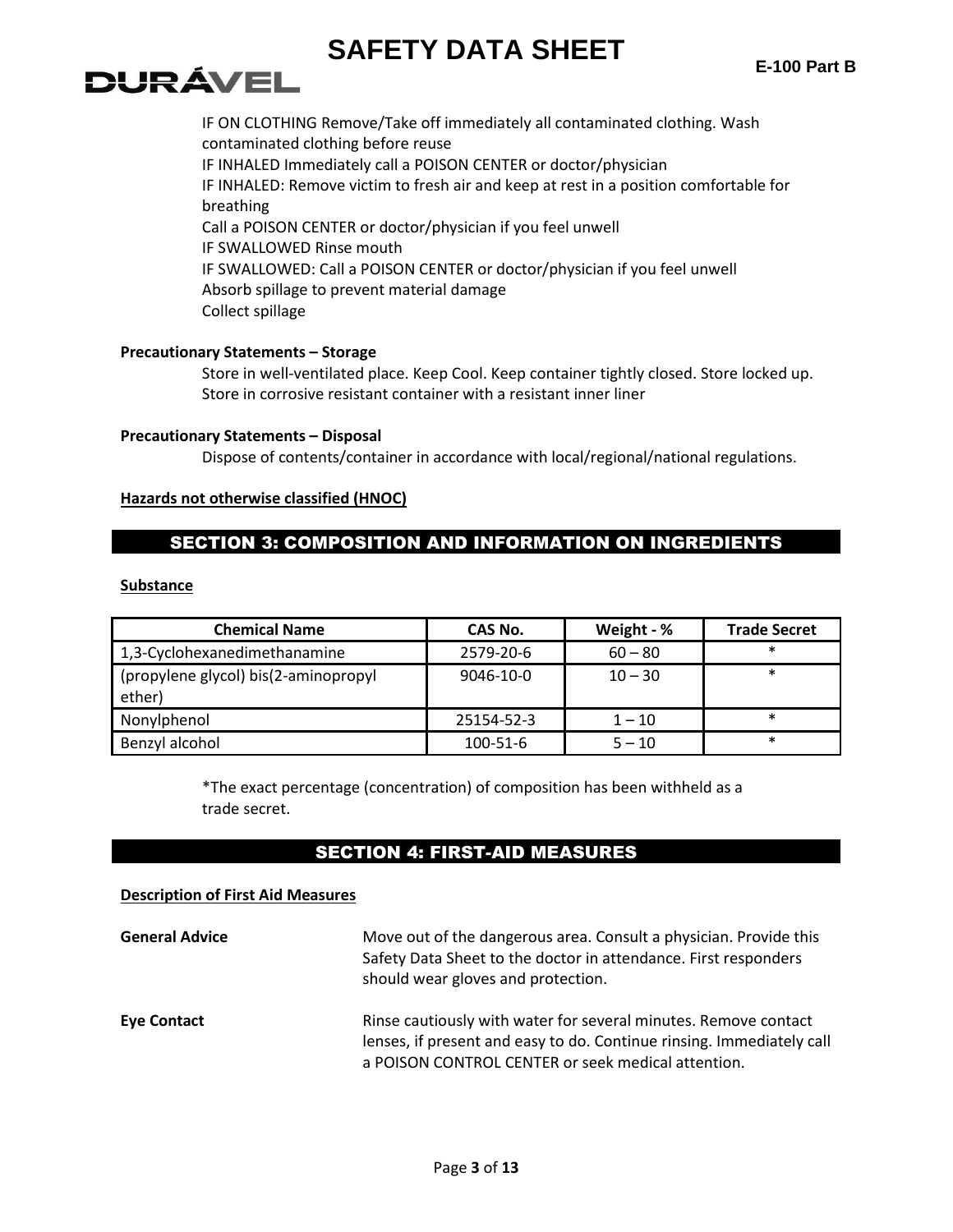**E-100 Part B**



| <b>Skin Contact</b>                                         | Immediately call a POISON CONTROL CENTER or seek medical<br>attention. Avoid direct contact and wear chemical protective<br>clothing, if necessary. Immediately take off all contaminated<br>clothing. Wash with plenty of water/ soap and rinse thoroughly<br>until medical aid is available. Gently blot or brush away excess<br>product. Wash contaminated clothing before re-use or discard.                                                |  |
|-------------------------------------------------------------|-------------------------------------------------------------------------------------------------------------------------------------------------------------------------------------------------------------------------------------------------------------------------------------------------------------------------------------------------------------------------------------------------------------------------------------------------|--|
| <b>Inhalation</b>                                           | Immediately call a POISON CONTROL CENTER or seek medical<br>attention. Take precautions to ensure your own safety. Remove<br>source of exposure or move person to fresh air and keep<br>comfortable for breathing. If breathing has stopped, trained<br>personnel should begin rescue breathing. Avoid mouth-to-mouth<br>contact by using a barrier device. If the heart has stopped,<br>immediately start cardiopulmonary resuscitation (CPR). |  |
| Ingestion                                                   | Immediately call a POISON CONTROL CENTER or seek medical<br>attention. Rinse mouth and do not induce vomiting. If breathing<br>has stopped, trained personnel should begin rescue breathing.<br>Avoid mouth-to-mouth contact by using supplied air/barrier<br>device. If the heart has stopped, immediately start<br>cardiopulmonary resuscitation (CPR).                                                                                       |  |
| Most important symptoms and effects, both acute and delayed |                                                                                                                                                                                                                                                                                                                                                                                                                                                 |  |
| <b>Symptoms</b>                                             | Eye, Skin, and Respiratory Irritation.                                                                                                                                                                                                                                                                                                                                                                                                          |  |
|                                                             | Indication of any immediate medical attention and special treatment needed                                                                                                                                                                                                                                                                                                                                                                      |  |
| <b>Note to Physicians</b>                                   | Treat symptomatically. For additional information, see Safety Data<br>Sheet.                                                                                                                                                                                                                                                                                                                                                                    |  |

### SECTION 5: FIRE-FIGHTING MEASURES

**Suitable Extinguishing Media** Use Water (fog only), dry chemical, chemical foam, carbon dioxide, or alcohol-resistant foam.

**Unsuitable extinguishing media** Do not use water stream, as this may spread fire.

**Specific hazards arising from the chemical** Thermal decomposition can lead to release of irritating gases and vapors.

Hazardous combustion products **Carbon dioxide (CO2)**. Carbon

monoxide.

**Explosion Data Sensitivity to Mechanical Impact Mechanical Impact Not available**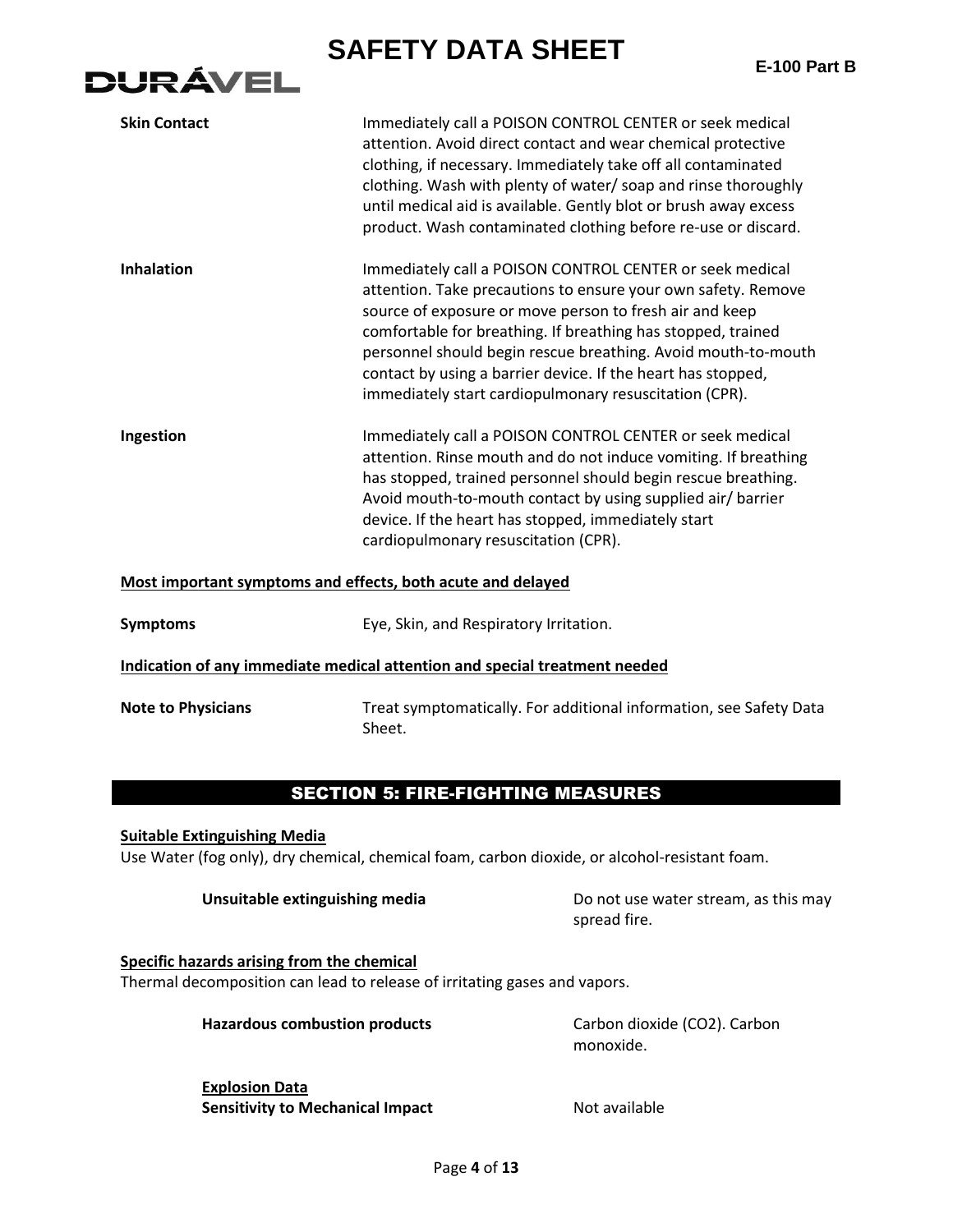

**Sensitivity to Static Discharge** May be ignited by friction, heat, sparks or flames.

#### **Protective equipment and precautions for firefighters**

Use typical firefighting equipment, self-contained breathing apparatus, special tightly sealed suit.

### SECTION 6: ACCIDENTAL RELEASE MEASURES

#### **Personal precautions, protective equipment and emergency procedures**

| <b>Personal Precautions</b>                          | Wear recommended personal protective equipment. Ensure<br>adequate ventilation.<br>Ensure air handling systems are operational.                                                                                                                       |
|------------------------------------------------------|-------------------------------------------------------------------------------------------------------------------------------------------------------------------------------------------------------------------------------------------------------|
| <b>Environmental Precautions</b>                     |                                                                                                                                                                                                                                                       |
| <b>Environmental precautions</b>                     | Should not be released into the environment. Prevent from<br>reaching drains, sewer or waterway.                                                                                                                                                      |
| Methods and material for containment and cleaning up |                                                                                                                                                                                                                                                       |
| <b>Methods for containment and</b><br>clean up       | Wear protective eye wear, gloves and clothing.<br>Absorb with non-combustible liquid-binding material (sand,<br>diatomaceus earth (clay), acid binders, universal binders).<br>Dispose of contents/container in accordance with local<br>regulations. |

## SECTION 7: HANDLING AND STORAGE

#### **Precautions for safe handling**

| Use appropriate personal protective equipment (see Section 8).  |
|-----------------------------------------------------------------|
| Use only with adequate ventilation.                             |
| Avoid breathing mist or vapor.                                  |
| Do not eat, drink, smoke or use personal products when handling |
| chemical substances. Wash thoroughly after handling.            |
| Do not swallow.                                                 |
| Do not get in eyes, on skin, or on clothing.                    |
|                                                                 |

#### **Conditions for safe storage, including any incompatibilities**

| <b>Storage Conditions</b> | Store in a cool, well-ventilated area. Protect from freezing and |
|---------------------------|------------------------------------------------------------------|
|                           | physical damage. Keep container tightly sealed.                  |
|                           | Hold bulk storage under a nitrogen blanket.                      |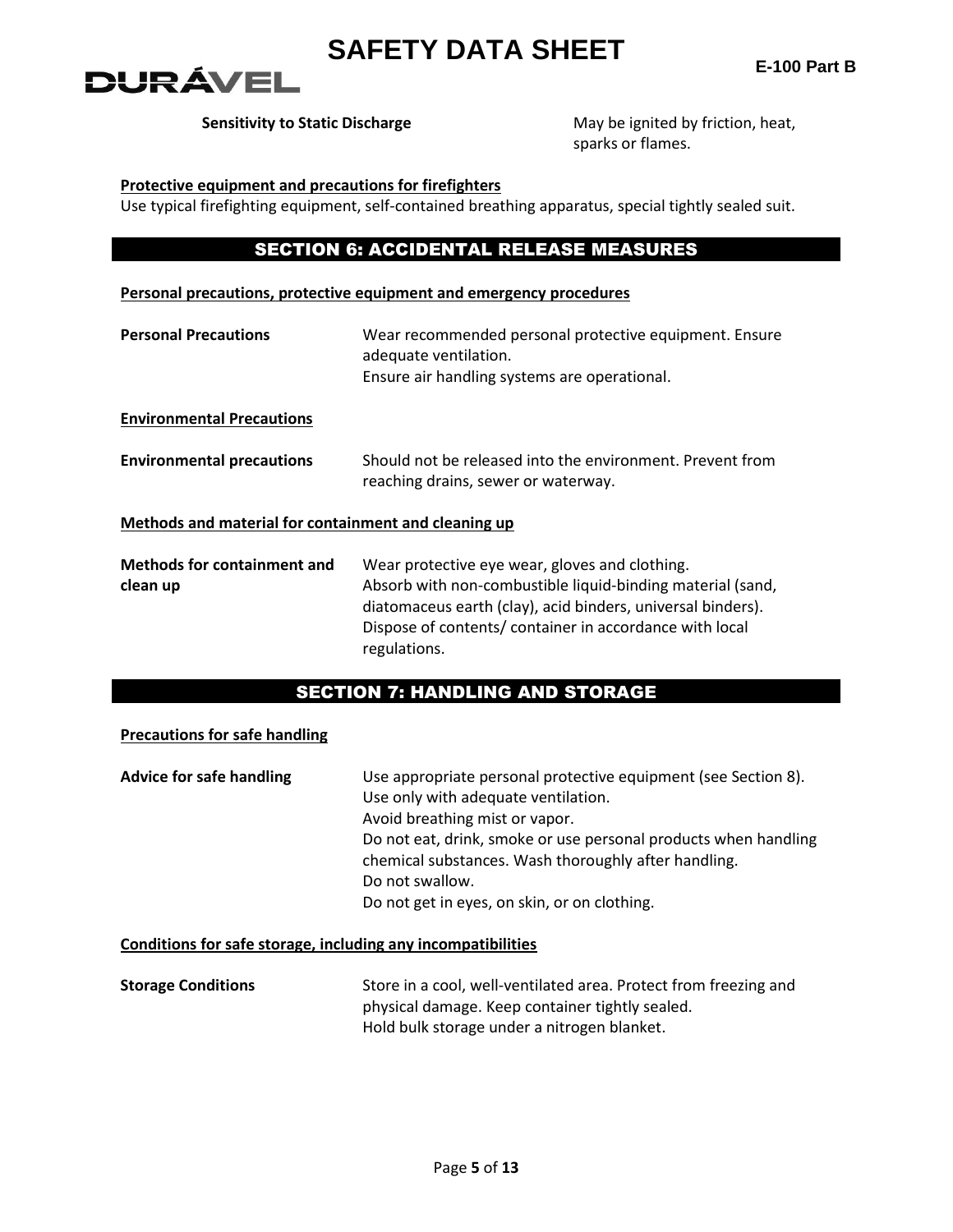



**Incompatible Materials** Keep away from strong oxidizing agents, heat or flames. Store in steel or poly containers. Do not store near acids. Keep containers tightly closed in a dry, cool and well-ventilated place.

### SECTION 8: EXPOSURE CONTROLS – PERSONAL PROTECTION

| <b>Control parameters</b>               |                                                                                                                                                                                                                                                                                                                                                       |
|-----------------------------------------|-------------------------------------------------------------------------------------------------------------------------------------------------------------------------------------------------------------------------------------------------------------------------------------------------------------------------------------------------------|
| <b>Exposure Guidelines</b>              | Benzyl Alcohol, CAS Number 100-51-6, TWA 10.00 ppm, USA.<br>Workplace Environmental Exposure Levels (WEEL).                                                                                                                                                                                                                                           |
| <b>Appropriate engineering controls</b> |                                                                                                                                                                                                                                                                                                                                                       |
| <b>Engineering Controls</b>             | Provide exhaust ventilation or other engineering controls to keep<br>the airborne concentrations of vapor and mists below the<br>applicable workplace exposure limits (Occupational Exposure<br>Limits-OELs) indicated above.<br>Emergency eye wash fountains and safety showers should be<br>available in the immediate vicinity of use or handling. |
|                                         | Individual protection measures, such as personal protective equipment                                                                                                                                                                                                                                                                                 |
| Eye/face protection                     | Wear chemical splash goggles and face shield when eye and face<br>contact is possible due to splashing or spraying of material.                                                                                                                                                                                                                       |
| Skin and body protection                | Select glove material impermeable and resistant to the substance.<br>Suitable gloves can be ' recommended by supplier.                                                                                                                                                                                                                                |
| <b>Respiratory protection</b>           | Respiratory protection should be worn when there is a potential to<br>exceed the exposure limit, applicable exposure limit requirements                                                                                                                                                                                                               |

#### **General Hygiene Considerations**

Wash hands before breaks and at the end of work. Avoid contact with skin, eyes and clothing. Wash contaminated clothing before reusing.

or guidelines, use a NIOSH-approved respirator.

### SECTION 9: PHYSICAL AND CHEMICAL PROPERTIES

#### **Information on basic physical and chemical properties**

| <b>Physical State</b> | Liauid       | Odor                  | Slight |
|-----------------------|--------------|-----------------------|--------|
| Appearance            | Colorless to | <b>Odor Threshold</b> | No da  |
|                       | vellowish    |                       | availa |

**Colorless to** yellowish **Color** Transparent Liquid – May have slight color due to

**Odor Threshold** No data

available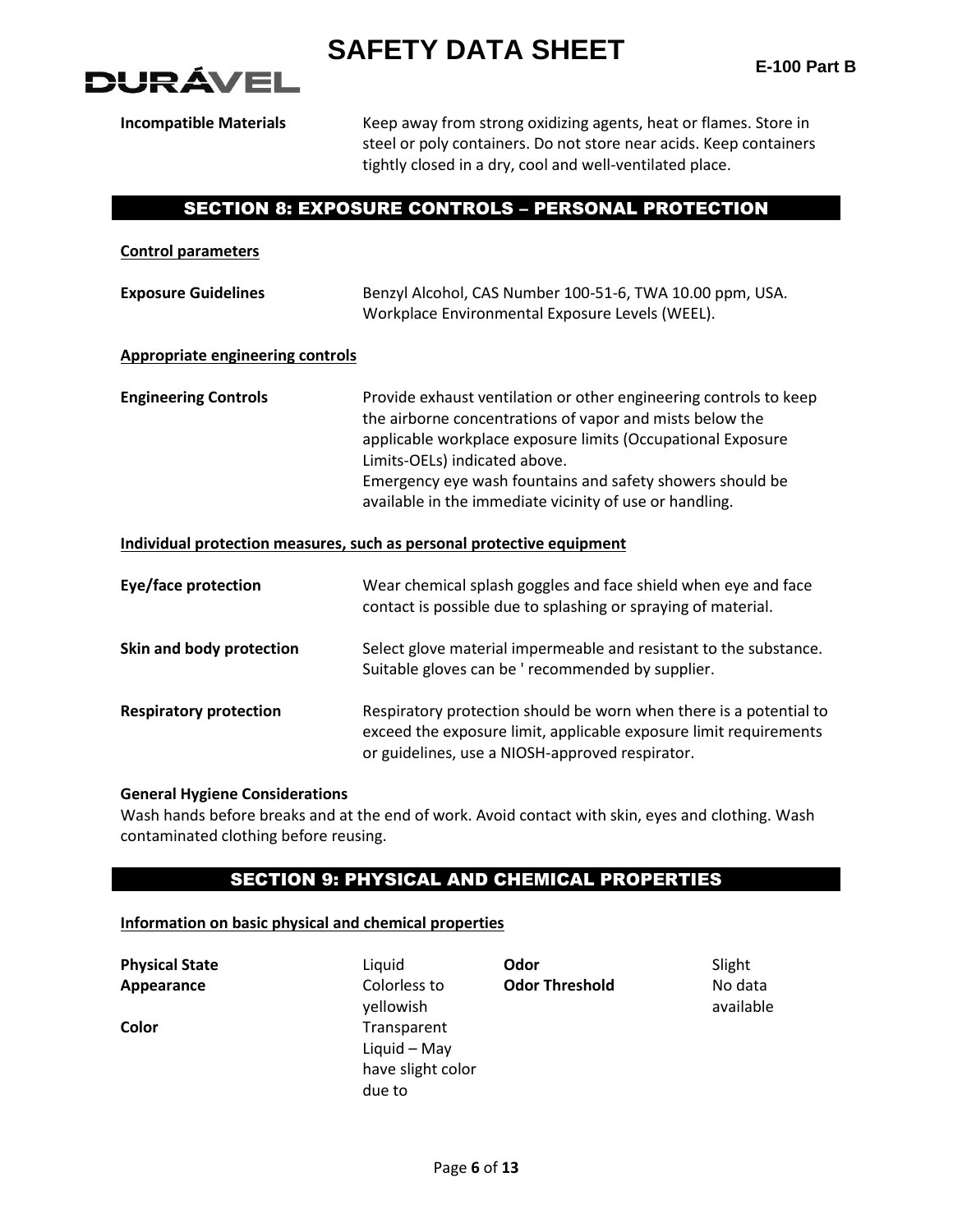

**E-100 Part B**

performance additives

| <b>Property</b>                    | <b>Values</b>        | <b>Remarks/Method</b> |
|------------------------------------|----------------------|-----------------------|
| рH                                 | Not Relevant         |                       |
| Melting point/freezing point       | Not Applicable /     |                       |
|                                    | 32°F                 |                       |
| <b>Boiling point/Boiling range</b> | Not Applicable       |                       |
| <b>Flash point</b>                 | $212^\circ$ F        | CC (closed cup)       |
| <b>Evaporation rate</b>            | Not Available        |                       |
| <b>Flammability (solid, gas)</b>   | Not Relevant         |                       |
| <b>Flammability Limit in Air</b>   |                      |                       |
| <b>Upper flammability limit:</b>   | No Data              |                       |
| Lower flammability limit:          | No Data              |                       |
| Vapor pressure                     | <b>Not Available</b> |                       |
| <b>Vapor density</b>               | Not Available        |                       |
| <b>Relative density</b>            | 1.01 @ 70°F          |                       |
| <b>Water solubility</b>            | Insoluble in         |                       |
|                                    | water                |                       |
| Solubility in other solvents       | Not Available        |                       |
| <b>Partition coefficient</b>       | <b>Not Available</b> |                       |
| <b>Autoignition temperature</b>    | <b>Not Available</b> |                       |
| <b>Decomposition temperature</b>   | Not Available        |                       |
| <b>Kinematic viscosity</b>         | <b>Not Available</b> |                       |
| <b>Dynamic viscosity</b>           | Not Available        |                       |
| <b>Explosive properties</b>        | <b>Not Available</b> |                       |
| <b>Oxidizing properties</b>        | Not Available        |                       |
|                                    |                      |                       |
| <b>Other Information</b>           |                      |                       |
| <b>Softening point</b>             | Not Relevant         |                       |
| <b>Molecular weight</b>            | Not Available        |                       |
| <b>VOC Content (%)</b>             | < 50 g/L (Mixed      |                       |
|                                    | A&B                  |                       |
| <b>Density</b>                     | <b>Not Available</b> |                       |
| <b>Bulk Density</b>                | Not Available        |                       |

## SECTION 10: STABILITY AND REACTIVITY

#### **Reactivity**

Does not react under normal conditions of use and storage.

#### **Chemical stability**

Stable under normal conditions of use and storage.

#### **Possibility of Hazardous Reactions**

None under normal conditions of use and storage.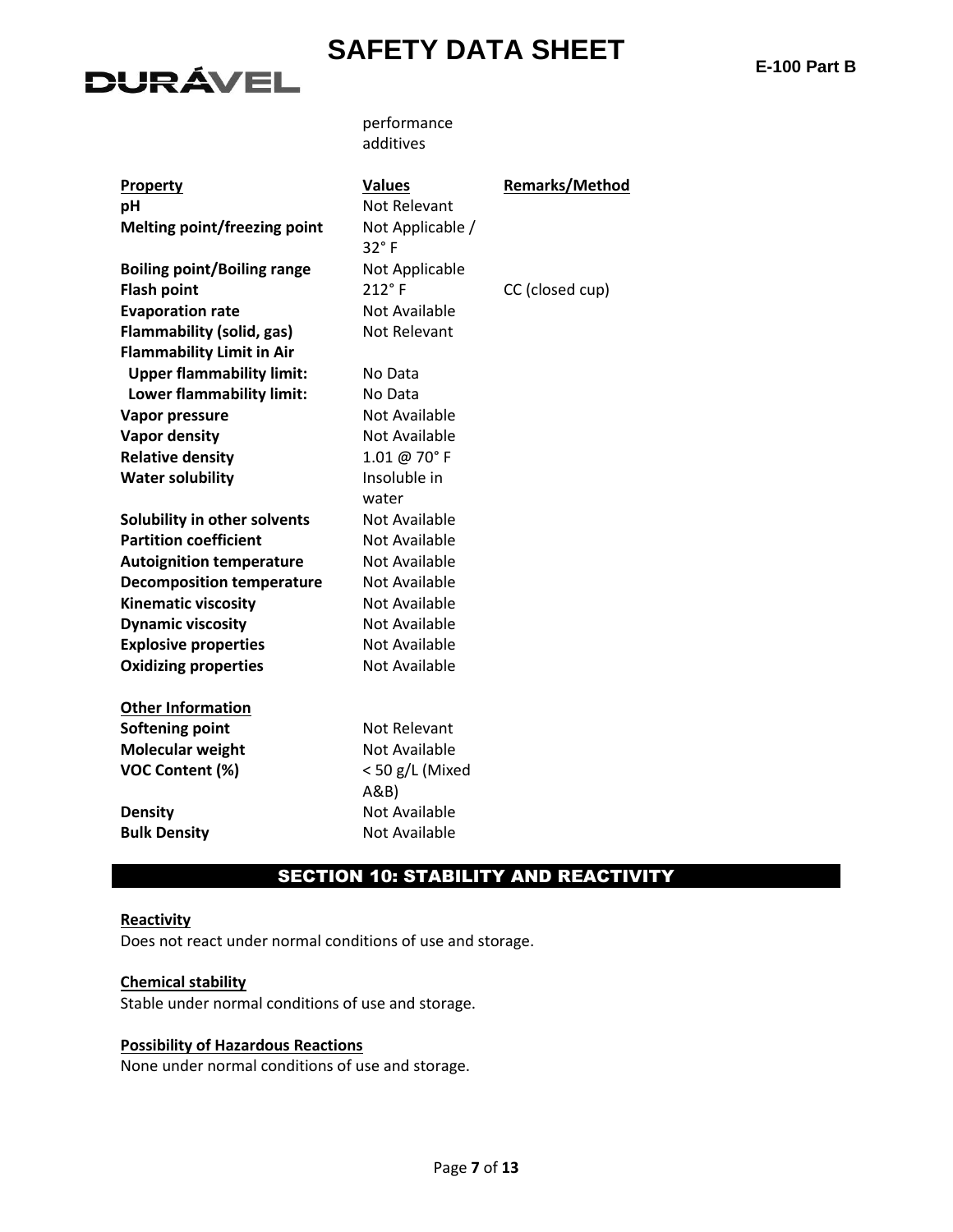

# **DURÁVEL**

#### **Conditions to avoid**

Heat, flames and sparks.

#### **Incompatible materials**

Strong oxidizing agents. Strong alkali. Strong acids. Peroxides and other radical forming substances.

#### **Hazardous Decomposition Products**

Carbon monoxide, carbon dioxide, Nitrogen oxides.

## SECTION 11: TOXICOLOGICAL INFORMATION

#### **Information on likely routes of exposure**

#### **Product Information**

| <b>Eyes</b>                                  | Acute - Severe irritant. May cause burns. Vapor may cause<br>lacrimation and reversible corneal edema.<br>Chronic - Conjunctivitis or corneal damage.                                         |
|----------------------------------------------|-----------------------------------------------------------------------------------------------------------------------------------------------------------------------------------------------|
| <b>Skin Contact</b>                          | Acute - Undiluted product quickly causes irritation. May cause<br>chemical burns.<br>Chronic - May cause allergic reaction/sensitization. Defatting of<br>skin, rash and irritation.          |
| <b>Skin Absorption</b>                       | Acute - Not Determined<br>Chronic - Not Determined                                                                                                                                            |
| <b>Inhalation</b>                            | Acute - Vapors may cause damage to contacted tissue and<br>produce scarring.<br>Chronic - Repeated and/or prolonged exposures can cause<br>tightness of chest, shortness of breath and cough. |
| Ingestion                                    | Acute - May cause irritation and bleeding of the gastrointestinal<br>tract<br>Chronic - Scarring of the affected tissues may occur                                                            |
| <b>Acute Toxicity</b>                        | No data on the product itself                                                                                                                                                                 |
| <b>Acute Oral Toxicity Components</b>        |                                                                                                                                                                                               |
| (propyl glycol) bis(2-<br>aminopropyl ether) | LD50: 2885 mg/kg - Species: Rat                                                                                                                                                               |
| 1,3<br>Cyclohexanamine                       | LD50: 700 mg/kg - Species: Rat                                                                                                                                                                |
| <b>Benzyl Alcohol</b>                        | LD50: 1230 mg/kg - Species: Rat                                                                                                                                                               |
| Nonylphenol                                  | LD50: 1604 mg/kg - Species: Rat                                                                                                                                                               |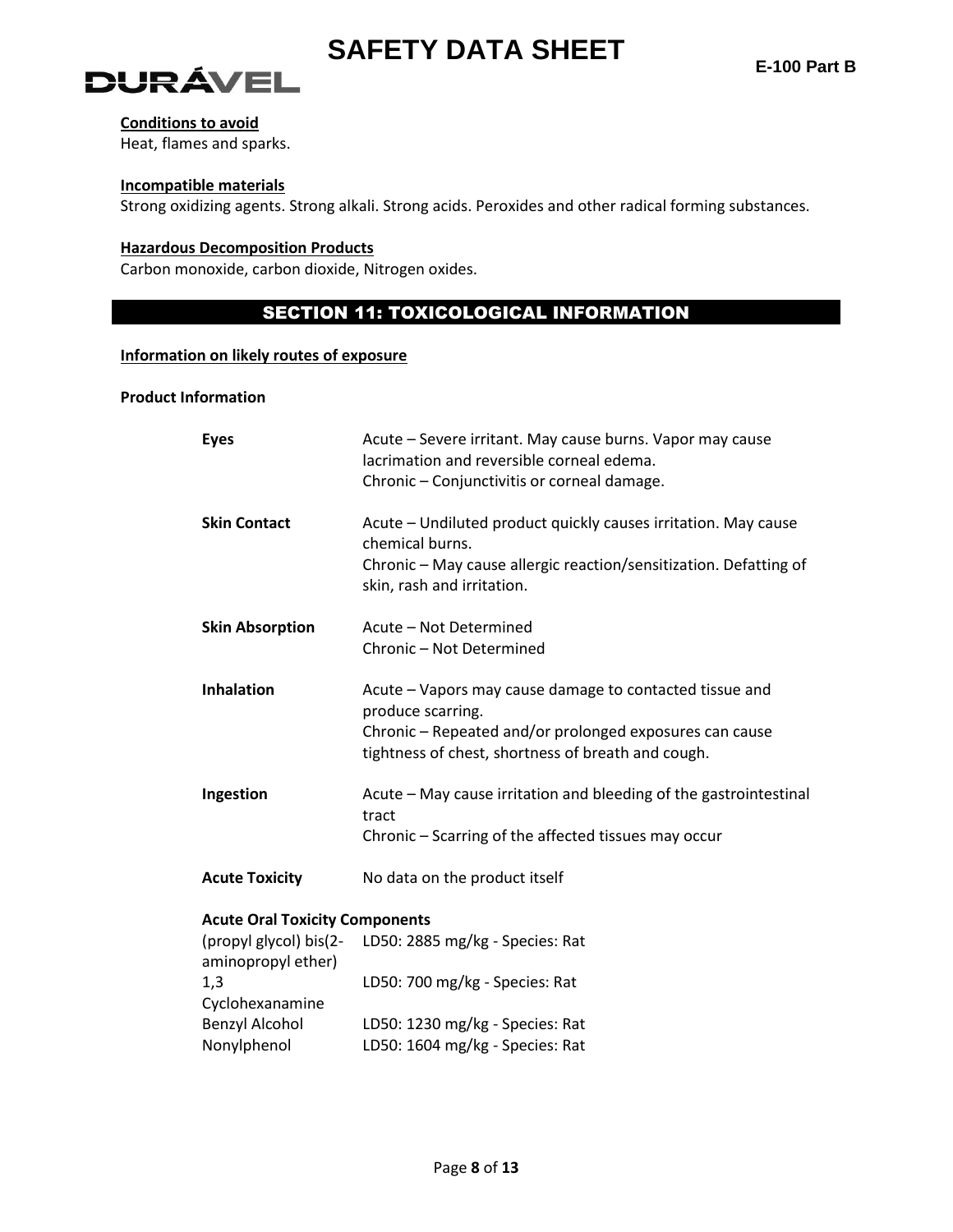**E-100 Part B**

# **DURÁVEL**

| <b>Acute Dermal Toxicity Components</b>                                                     |                                                                                                                                          |
|---------------------------------------------------------------------------------------------|------------------------------------------------------------------------------------------------------------------------------------------|
| (propyl glycol) bis(2-<br>aminopropyl ether)                                                | LD50: 2980 mg/kg - Species: Rabbit                                                                                                       |
| 1,3<br>Cyclohexanamine                                                                      | LD50: 1700 mg/kg - Species: Rabbit                                                                                                       |
| <b>Benzyl Alcohol</b>                                                                       | LD50: 2000 mg/kg - Species: Rabbit                                                                                                       |
| Nonylphenol                                                                                 | LD50: 2031 mg/kg - Species: Rabbit                                                                                                       |
| <b>Acute Inhalation Toxicity Components</b><br>(propyl glycol) bis(2-<br>aminopropyl ether) | LC50: (4 HR): > 0.74 mg/l - Species: Rat                                                                                                 |
| <b>Benzyl Alcohol</b>                                                                       | LC50: (4 HR): > 4.178 mg/l - Species: Rat<br>OECD TEST GUIDELINE 403                                                                     |
| <b>Skin</b><br>Corrosion/Irritation                                                         | DOT Skin Corrosion Study: Corrosive in all rabbits at 3 minutes<br>exposure                                                              |
| <b>Serious Eye</b><br>Damage/Eye<br><b>Irritation</b>                                       | Severe eye irritation                                                                                                                    |
| <b>Sensitization</b>                                                                        | Buehler skin sensitization (Guinea pigs): No evidence of<br>sensitization at 5%                                                          |
| <b>For Respiratory</b><br><b>Sensitization</b>                                              | Not determined                                                                                                                           |
| <b>Specific Target</b><br><b>Organ Systemic</b><br><b>Toxicity (Single</b><br>Exposure)     | Not determined                                                                                                                           |
| <b>Specific Target</b><br><b>Organ Systemic</b><br><b>Toxicity (Repeated</b><br>Exposure)   | Not determined                                                                                                                           |
| <b>Carcinogenic Data</b>                                                                    | NTP: None<br>OSHA: None<br><b>IARC: None</b><br>Teratogenicity: No<br>Mutagenicity: No<br>Embryotoxicity: No<br>Synergistic Material: No |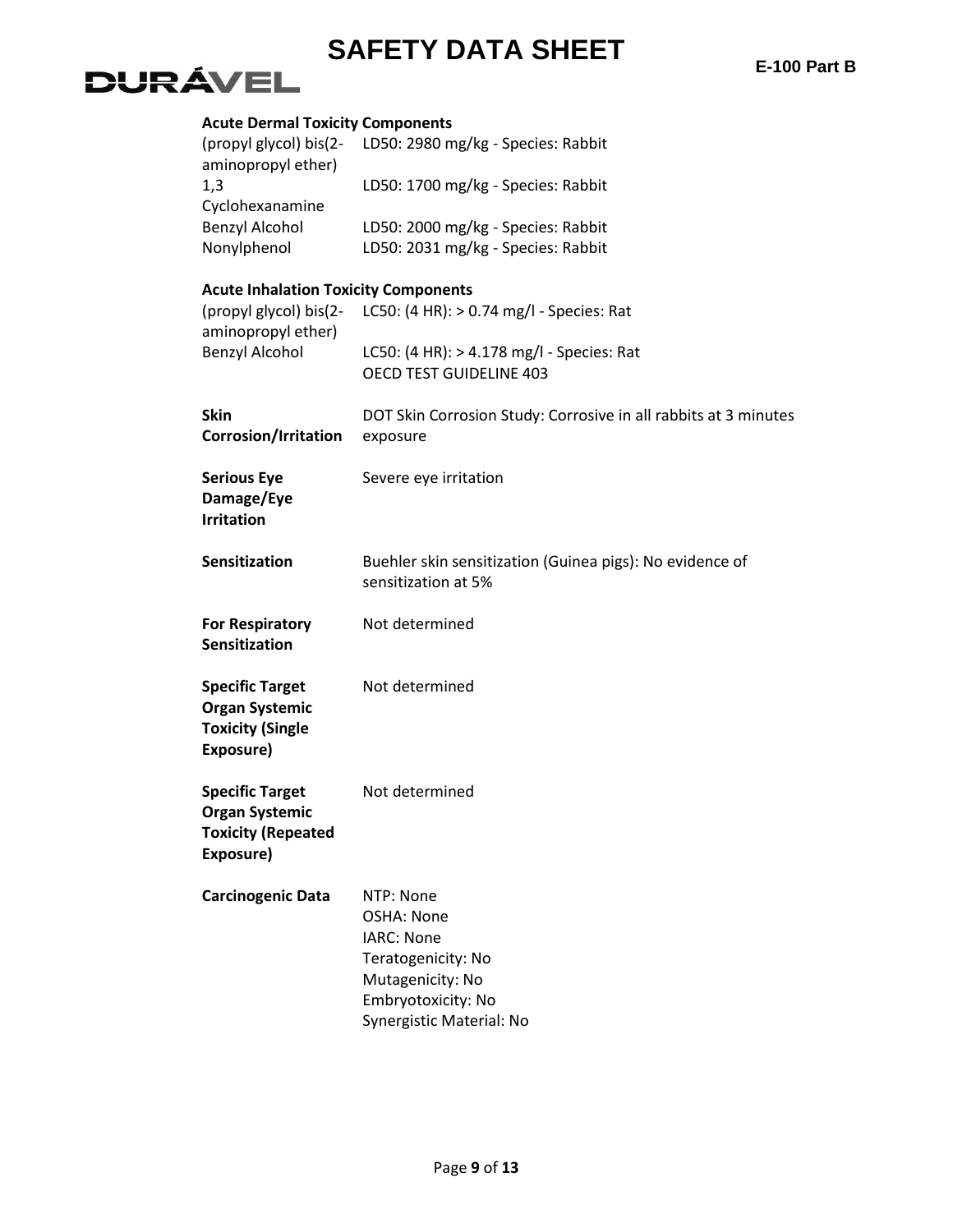# **DURÁVEL**

## SECTION 12: ECOLOGICAL INFORMATION

#### **Toxicity**

| <b>Aquatic Toxicity</b>                          | No data on the product itself                           |  |  |  |  |  |
|--------------------------------------------------|---------------------------------------------------------|--|--|--|--|--|
| <b>Acute Toxicity to Fish - Components</b>       |                                                         |  |  |  |  |  |
| (propyl glycol) bis(2-<br>aminopropyl ether)     | LC50: (96 HRS) 772 mg/l - Species: Fish                 |  |  |  |  |  |
| 1,3<br>Cyclohexanamine                           | LC50: (96 HRS) 130 mg/l - Species: Golden Orfe          |  |  |  |  |  |
| <b>Benzyl Alcohol</b>                            | LC50: (96 HRS) 460 mg/l - Species: Fathead Minnow       |  |  |  |  |  |
| Nonylphenol                                      | LC50: (96 HRS) 0.14 mg/l - Species: Pimephales Promelas |  |  |  |  |  |
| <b>Toxicity to Bacteria - Components</b>         |                                                         |  |  |  |  |  |
| (propyl glycol) bis(2-<br>aminopropyl ether)     | EC50: 310 mg/l - Species: Activated Sludge              |  |  |  |  |  |
| 1,3<br>Cyclohexanamine                           | EC50: > 1000 mg/l - Species: Activated Sludge           |  |  |  |  |  |
| Nonylphenol                                      | EC50: 950 mg/l - Species: Activated Sludge              |  |  |  |  |  |
| <b>Chronic Aquatic Toxicity</b>                  |                                                         |  |  |  |  |  |
| <b>Chronic Toxicity to</b><br><b>Aquatic</b>     | Long lasting adverse effects to aquatic organisms       |  |  |  |  |  |
| <b>Invertebrates</b>                             |                                                         |  |  |  |  |  |
| <b>Persistence and Degradability</b>             |                                                         |  |  |  |  |  |
| Biodegradability                                 | Not Biodegradable                                       |  |  |  |  |  |
| <b>Biodegradation</b>                            | 0%                                                      |  |  |  |  |  |
| <b>Exposure Time</b><br><b>Method</b>            | 28 days                                                 |  |  |  |  |  |
|                                                  | OECD Test guideline 301B or equivalent                  |  |  |  |  |  |
| <b>Bioaccumulative Potential Bioaccumulation</b> |                                                         |  |  |  |  |  |
| <b>Partition</b>                                 | 1.34                                                    |  |  |  |  |  |
| <b>Coeffecient: N-</b>                           |                                                         |  |  |  |  |  |
| <b>Octanol/Water</b>                             |                                                         |  |  |  |  |  |
| (LOG Pow)                                        |                                                         |  |  |  |  |  |
| <b>Mobility in Soil</b>                          | Not determined                                          |  |  |  |  |  |
|                                                  | <b>SECTION 13: DISPOSAL CONSIDERATIONS</b>              |  |  |  |  |  |

#### **Waste treatment methods**

**Relevant Information** It is the responsibility of the waste generator to properly characterize all waste materials according to applicable regulatory agencies.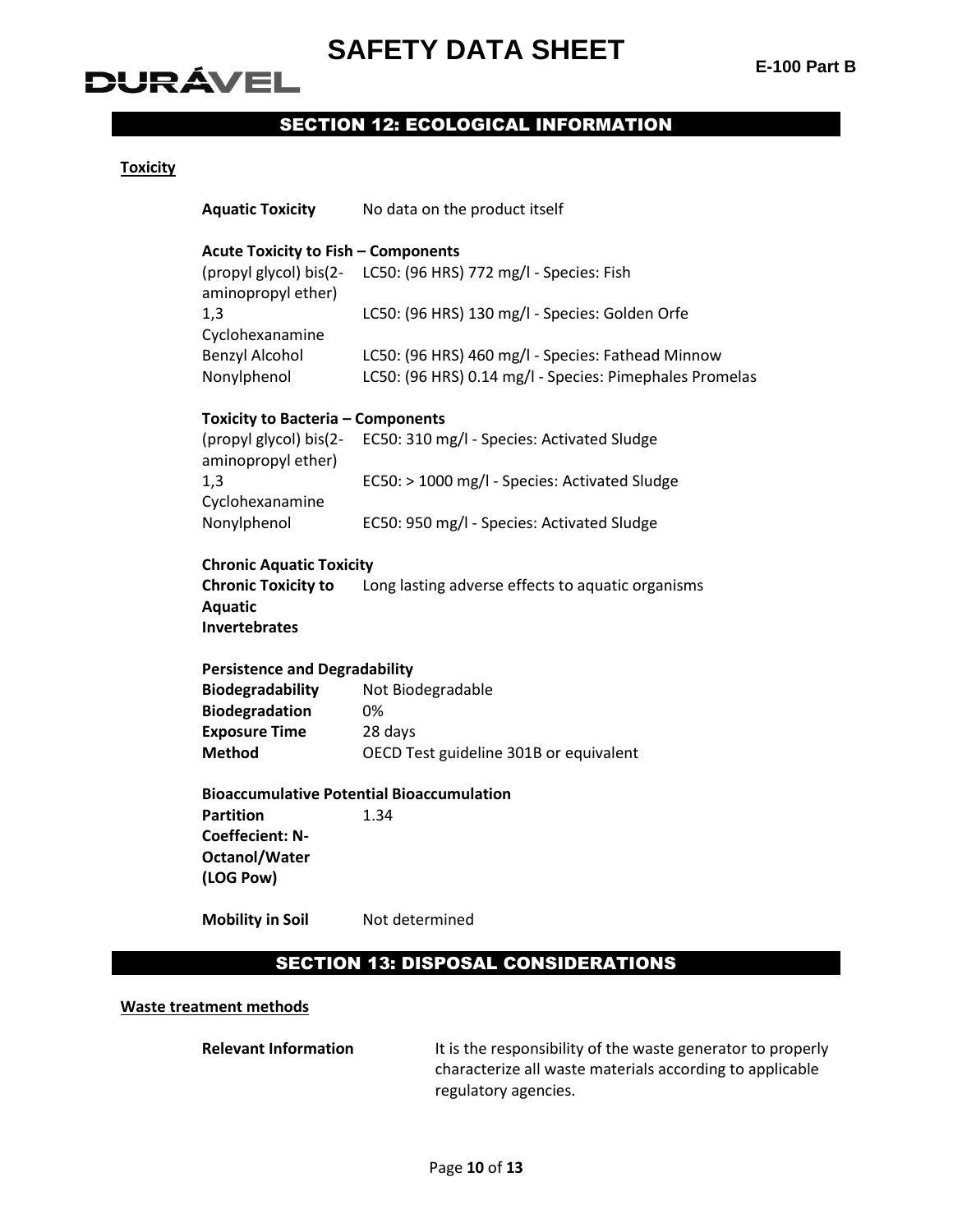# **DURÁVEL**

## SECTION 14: TRANSPORTATION INFORMATION

| <u>DOT</u>  |                        |                                                              |
|-------------|------------------------|--------------------------------------------------------------|
|             | UN/ID no.              | 2735                                                         |
|             | <b>Proper shipping</b> | Amines, liquid, corrosive, n.o.s. (Cyclohexanedimethanamine) |
|             | name                   |                                                              |
|             | <b>Hazard Class</b>    | 8                                                            |
|             | <b>Packing Group</b>   | Ш                                                            |
| <b>IATA</b> |                        |                                                              |
|             | UN/ID no.              | 2735                                                         |
|             | <b>Proper shipping</b> | Amines, liquid, corrosive, n.o.s. (Cyclohexanedimethanamine) |
|             | name                   |                                                              |
|             | <b>Hazard Class</b>    | 8                                                            |
|             | <b>Packing Group</b>   | Ш                                                            |
| <b>IMDG</b> |                        |                                                              |
|             | UN/ID no.              | 2735                                                         |
|             | <b>Proper shipping</b> | Amines, liquid, corrosive, n.o.s. (Cyclohexanedimethanamine) |
|             | name                   |                                                              |
|             | <b>Hazard Class</b>    | 8                                                            |
|             | <b>Packing Group</b>   | Ш                                                            |
|             |                        |                                                              |

#### SECTION 15: REGULATORY INFORMATION

## **SARA Section 311/312 (Specific toxic chemical listings):**

Chronic, Acute

#### **SARA Section 302 (Extremely hazardous substances):**

#### **SARA Section 313 (Specific toxic chemical listings):**

84852-15-3 Nonyl phenol.

#### **TSCA (Toxic Substances Control Act):**

All ingredients are listed.

#### **TSCA Rules and Orders:**

84852-15-3 Nonyl phenol : Subject to a Significant New Use Rule and Section 12b export notification.

#### **Proposition 65 (California)**

**Chemicals known to cause cancer:** None of the ingredients are listed. **Chemicals known to cause reproductive toxicity for females:** None of the ingredients are listed. **Chemicals known to cause reproductive toxicity for males:** None of the ingredients are listed. **Chemicals known to cause developmental toxicity:** None of the ingredients are listed.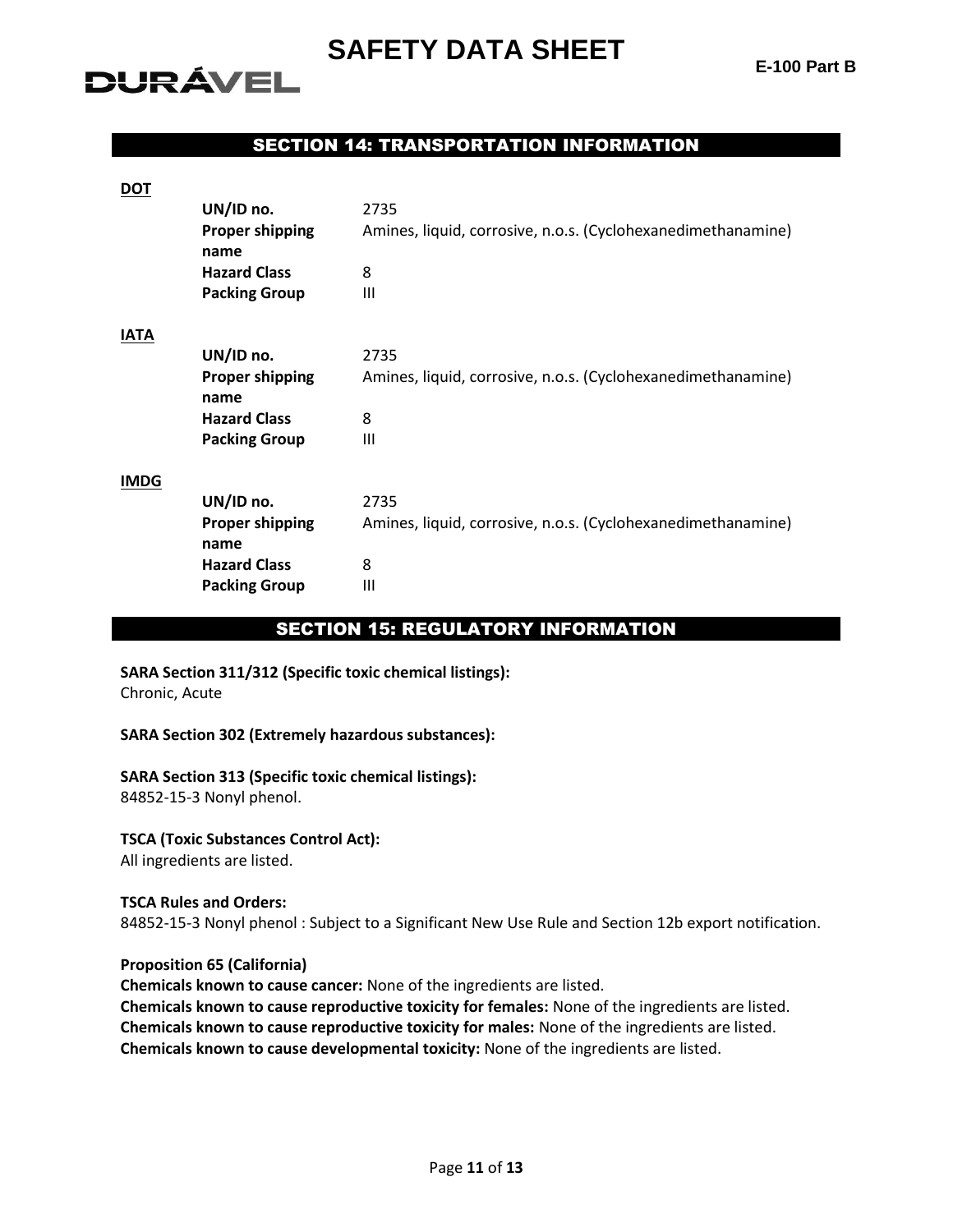

**E-100 Part B**

| Canada<br><b>Canadian Domestic Substance List (DSL)</b>                                                  | One or more ingredients are not listed           |  |  |
|----------------------------------------------------------------------------------------------------------|--------------------------------------------------|--|--|
| <b>European Union</b><br><b>REACH Article 57 (SVHC)</b><br><b>Germany MAK</b>                            | 84852-15-3 Nonyl Phenol<br><b>Not Classified</b> |  |  |
| <b>Australia</b><br><b>Australian Inventory of Chemical</b><br><b>Substances (AICS)</b>                  | One or more ingredients are not listed           |  |  |
| China<br><b>Inventory of Existing Chemical</b><br><b>Substances in China (IECSC)</b>                     | All ingredients are listed                       |  |  |
| Japan<br><b>Inventory of Existing and New Chemical</b><br><b>Substances (ENCS)</b>                       | One or more ingredients are not listed           |  |  |
| <b>Korea</b><br><b>Existing Chemicals List (ECL)</b>                                                     | All ingredients are listed                       |  |  |
| <b>New Zealand</b><br><b>New Zealand Inventory of Chemicals</b><br>(NZOIC)                               | One or more ingredients are not listed           |  |  |
| <b>Philippines</b><br><b>Philippine Inventory of Chemicals and</b><br><b>Chemical Substances (PICCS)</b> | One or more ingredients are not listed           |  |  |
| <b>Taiwan</b><br><b>Taiwan Chemical Substance Inventory</b><br>(TSCI)                                    | All ingredients are listed                       |  |  |

## SECTION 16: OTHER INFORMATION

| <b>NFPA</b>                                                       | Health hazards 3 | Flammability 1                                  | Instability 0      | <b>Physical and Chemical</b><br>Properties - |
|-------------------------------------------------------------------|------------------|-------------------------------------------------|--------------------|----------------------------------------------|
| <b>HMIS</b>                                                       | Health hazards 3 | Flammability 1                                  | Physical hazards 0 | Personal Protection X                        |
| <b>Issue Date</b><br><b>Revision Date</b><br><b>Revision Note</b> |                  | August 3, 2020<br>Not applicable<br><b>None</b> |                    |                                              |

The information contained herein is believed to be accurate but is not warranted to be so. Data and calculations are based on information furnished by the manufacturer of the product and